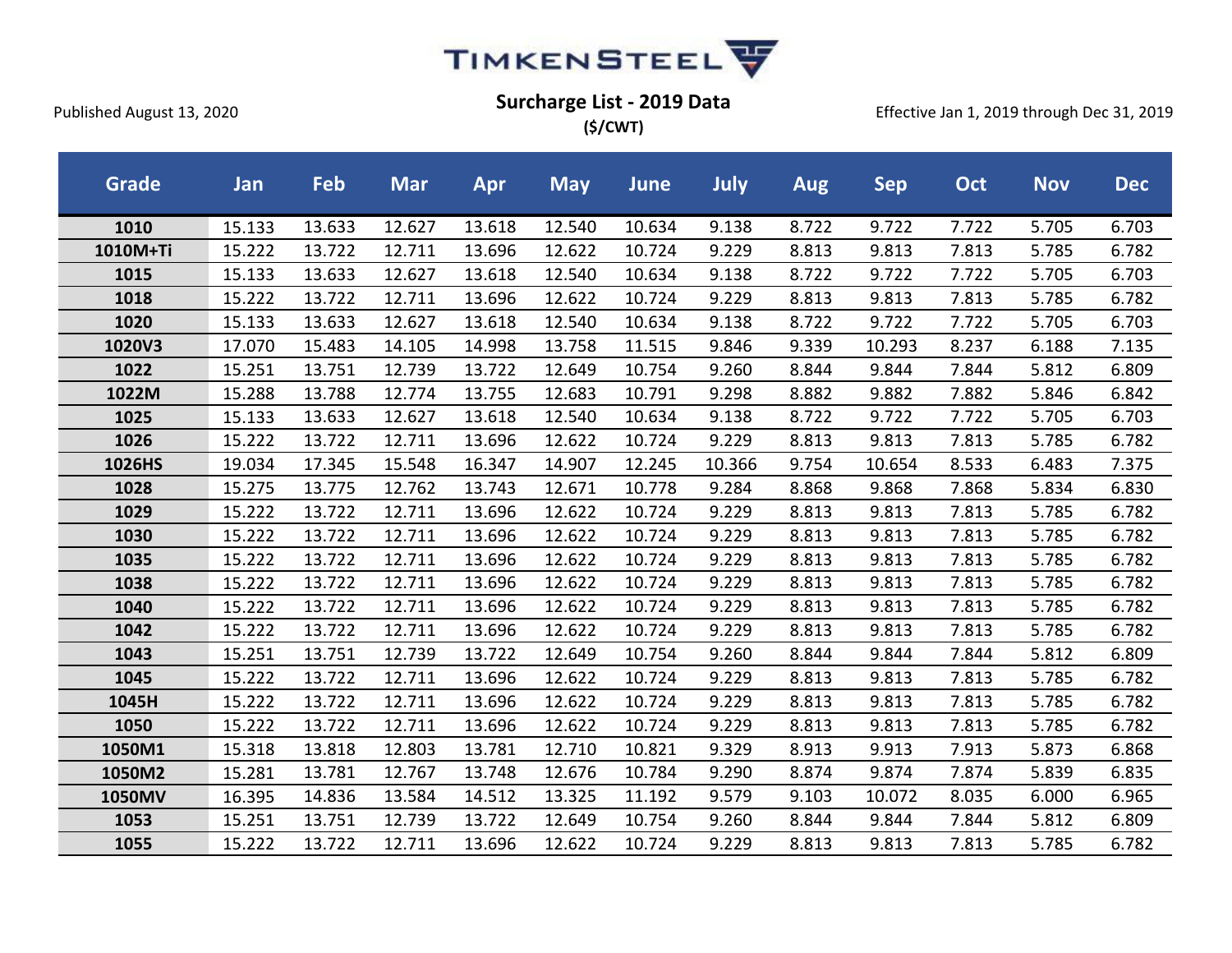

**(\$/CWT)**

| Grade          | Jan    | <b>Feb</b> | <b>Mar</b> | <b>Apr</b> | <b>May</b> | <b>June</b> | <b>July</b> | <b>Aug</b> | <b>Sep</b> | Oct   | <b>Nov</b> | <b>Dec</b> |
|----------------|--------|------------|------------|------------|------------|-------------|-------------|------------|------------|-------|------------|------------|
| 1060           | 15.222 | 13.722     | 12.711     | 13.696     | 12.622     | 10.724      | 9.229       | 8.813      | 9.813      | 7.813 | 5.785      | 6.782      |
| 1060M          | 15.207 | 13.707     | 12.697     | 13.683     | 12.608     | 10.709      | 9.214       | 8.798      | 9.798      | 7.798 | 5.772      | 6.769      |
| 1070M          | 15.281 | 13.781     | 12.767     | 13.748     | 12.676     | 10.784      | 9.290       | 8.874      | 9.874      | 7.874 | 5.839      | 6.835      |
| 1080           | 15.222 | 13.722     | 12.711     | 13.696     | 12.622     | 10.724      | 9.229       | 8.813      | 9.813      | 7.813 | 5.785      | 6.782      |
| 1080M          | 15.220 | 13.720     | 12.710     | 13.695     | 12.620     | 10.722      | 9.228       | 8.812      | 9.812      | 7.812 | 5.784      | 6.781      |
| 1090           | 15.222 | 13.722     | 12.711     | 13.696     | 12.622     | 10.724      | 9.229       | 8.813      | 9.813      | 7.813 | 5.785      | 6.782      |
| 10B36          | 15.370 | 13.870     | 12.852     | 13.827     | 12.758     | 10.873      | 9.382       | 8.966      | 9.966      | 7.966 | 5.920      | 6.914      |
| 10B41          | 15.281 | 13.781     | 12.767     | 13.748     | 12.676     | 10.784      | 9.290       | 8.874      | 9.874      | 7.874 | 5.839      | 6.835      |
| 10V40M         | 19.116 | 17.426     | 15.625     | 16.419     | 14.982     | 12.327      | 10.450      | 9.838      | 10.738     | 8.617 | 6.557      | 7.448      |
| 10V45          | 21.674 | 19.853     | 17.512     | 18.183     | 16.490     | 13.298      | 11.152      | 10.406     | 11.236     | 9.031 | 6.966      | 7.786      |
| 1117           | 15.340 | 13.840     | 12.824     | 13.801     | 12.731     | 10.843      | 9.352       | 8.936      | 9.936      | 7.936 | 5.893      | 6.888      |
| 1137           | 15.444 | 13.944     | 12.922     | 13.892     | 12.826     | 10.948      | 9.459       | 9.043      | 10.043     | 8.043 | 5.987      | 6.980      |
| 1141           | 15.444 | 13.944     | 12.922     | 13.892     | 12.826     | 10.948      | 9.459       | 9.043      | 10.043     | 8.043 | 5.987      | 6.980      |
| 1141V          | 20.429 | 18.681     | 16.632     | 17.359     | 15.815     | 12.937      | 10.945      | 10.273     | 11.142     | 8.983 | 6.899      | 7.756      |
| 1144           | 15.444 | 13.944     | 12.922     | 13.892     | 12.826     | 10.948      | 9.459       | 9.043      | 10.043     | 8.043 | 5.987      | 6.980      |
| 1340           | 15.518 | 14.018     | 12.993     | 13.958     | 12.895     | 11.023      | 9.535       | 9.119      | 10.119     | 8.119 | 6.054      | 7.047      |
| 1516           | 15.421 | 13.921     | 12.901     | 13.873     | 12.806     | 10.925      | 9.436       | 9.020      | 10.020     | 8.020 | 5.967      | 6.961      |
| 1516CbV1       | 19.791 | 18.072     | 16.146     | 16.905     | 15.416     | 12.651      | 10.716      | 10.075     | 10.959     | 8.819 | 6.745      | 7.618      |
| 1517VCbCa2     | 16.781 | 15.208     | 13.891     | 14.798     | 13.587     | 11.403      | 9.763       | 9.272      | 10.233     | 8.186 | 6.138      | 7.094      |
| 1518CbV        | 18.409 | 16.749     | 15.125     | 15.969     | 14.627     | 12.154      | 10.368      | 9.802      | 10.685     | 8.572 | 6.505      | 7.419      |
| 1518VCa2       | 17.122 | 15.534     | 14.154     | 15.044     | 13.806     | 11.568      | 9.899       | 9.393      | 10.347     | 8.290 | 6.235      | 7.181      |
| 1519V          | 16.199 | 14.655     | 13.459     | 14.394     | 13.239     | 11.173      | 9.592       | 9.131      | 10.108     | 8.080 | 6.035      | 7.006      |
| 1519VCbCa2     | 19.421 | 17.716     | 15.855     | 16.634     | 15.169     | 12.456      | 10.549      | 9.923      | 10.815     | 8.684 | 6.621      | 7.504      |
| <b>1520VNb</b> | 18.599 | 16.938     | 15.255     | 16.073     | 14.695     | 12.163      | 10.347      | 9.765      | 10.681     | 8.578 | 6.513      | 7.419      |
| 1522           | 15.370 | 13.870     | 12.852     | 13.827     | 12.758     | 10.873      | 9.382       | 8.966      | 9.966      | 7.966 | 5.920      | 6.914      |
| 1538M          | 15.355 | 13.855     | 12.838     | 13.814     | 12.744     | 10.858      | 9.367       | 8.951      | 9.951      | 7.951 | 5.906      | 6.901      |
| 1552           | 15.399 | 13.899     | 12.880     | 13.853     | 12.785     | 10.903      | 9.413       | 8.997      | 9.997      | 7.997 | 5.947      | 6.941      |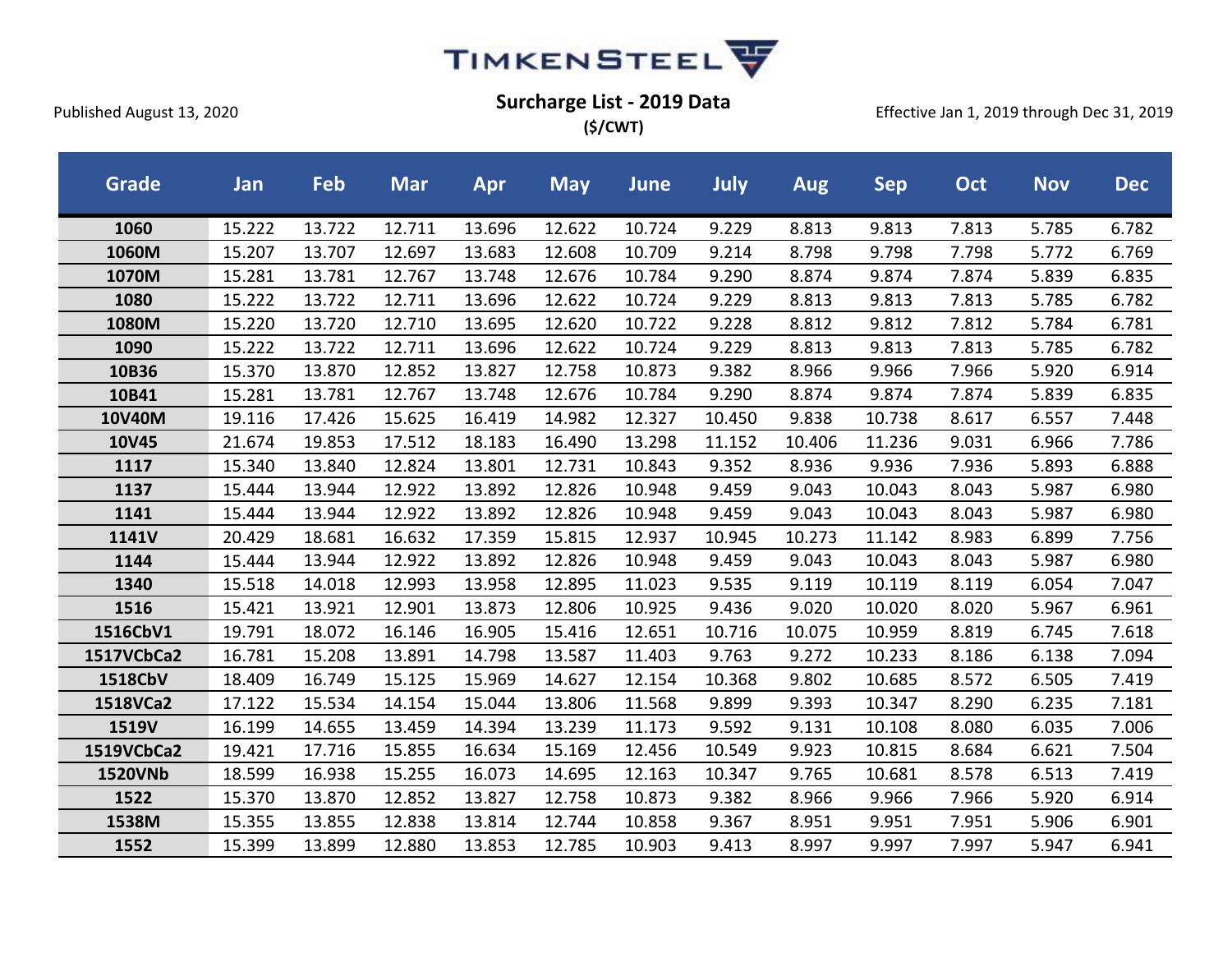

| Grade         | Jan    | <b>Feb</b> | <b>Mar</b> | Apr    | <b>May</b> | June   | July   | <b>Aug</b> | <b>Sep</b> | Oct    | <b>Nov</b> | <b>Dec</b> |
|---------------|--------|------------|------------|--------|------------|--------|--------|------------|------------|--------|------------|------------|
| 1552M1        | 15.444 | 13.944     | 12.922     | 13.892 | 12.826     | 10.948 | 9.459  | 9.043      | 10.043     | 8.043  | 5.987      | 6.980      |
| 1566          | 15.296 | 13.796     | 12.781     | 13.761 | 12.690     | 10.799 | 9.306  | 8.890      | 9.890      | 7.890  | 5.853      | 6.848      |
| 15B23MoV      | 19.277 | 17.626     | 15.977     | 16.828 | 15.518     | 13.056 | 11.261 | 10.699     | 11.564     | 9.431  | 7.338      | 8.195      |
| 15B29         | 15.377 | 13.877     | 12.859     | 13.833 | 12.765     | 10.881 | 9.390  | 8.974      | 9.974      | 7.974  | 5.926      | 6.921      |
| 15B37H        | 15.370 | 13.870     | 12.852     | 13.827 | 12.758     | 10.873 | 9.382  | 8.966      | 9.966      | 7.966  | 5.920      | 6.914      |
| 15B41H        | 15.444 | 13.944     | 12.922     | 13.892 | 12.826     | 10.948 | 9.459  | 9.043      | 10.043     | 8.043  | 5.987      | 6.980      |
| 15CrMo5       | 19.038 | 17.451     | 16.339     | 17.450 | 16.550     | 14.690 | 13.174 | 12.773     | 13.371     | 11.142 | 8.986      | 9.792      |
| 15CrMoV6      | 40.889 | 38.644     | 34.312     | 34.786 | 32.746     | 28.022 | 24.940 | 23.822     | 23.871     | 20.999 | 18.579     | 18.492     |
| 15V10M        | 20.655 | 18.947     | 16.996     | 17.758 | 16.300     | 13.548 | 11.605 | 10.968     | 11.842     | 9.685  | 7.584      | 8.400      |
| 15V20         | 25.634 | 23.623     | 20.490     | 20.965 | 18.911     | 14.968 | 12.442 | 11.500     | 12.230     | 9.903  | 7.798      | 8.511      |
| 17-22-AS      | 36.360 | 34.070     | 29.864     | 30.300 | 28.092     | 23.311 | 20.280 | 19.141     | 19.286     | 16.520 | 14.226     | 14.442     |
| 17-22-AV      | 71.612 | 67.570     | 56.107     | 54.825 | 49.244     | 37.410 | 30.831 | 27.888     | 27.108     | 23.221 | 20.721     | 19.969     |
| 17CrNiMo6     | 22.968 | 21.461     | 20.792     | 22.897 | 22.438     | 20.381 | 18.181 | 17.761     | 19.426     | 18.947 | 18.409     | 18.716     |
| 18CrNiMo7-6   | 22.968 | 21.461     | 20.792     | 22.897 | 22.438     | 20.381 | 18.181 | 17.761     | 19.426     | 18.947 | 18.409     | 18.716     |
| 2.25Cr1Mo     | 27.967 | 26.373     | 25.022     | 26.312 | 25.768     | 23.987 | 22.375 | 22.015     | 22.157     | 19.598 | 17.210     | 17.452     |
| 20MnCr5       | 16.442 | 14.819     | 13.777     | 14.860 | 13.867     | 11.985 | 10.506 | 10.092     | 10.725     | 8.551  | 6.449      | 7.442      |
| 20MoCr4M      | 20.503 | 19.018     | 17.864     | 18.932 | 18.063     | 16.220 | 14.669 | 14.277     | 15.062     | 12.892 | 10.722     | 11.380     |
| 23MnNiMoCr5-4 | 23.677 | 22.285     | 21.394     | 23.069 | 22.498     | 20.551 | 18.550 | 18.150     | 19.708     | 18.697 | 17.545     | 17.827     |
| 25MoCr4       | 20.583 | 19.058     | 17.902     | 19.000 | 18.144     | 16.302 | 14.758 | 14.365     | 15.042     | 12.824 | 10.642     | 11.317     |
| 31CrMoV9      | 28.440 | 26.264     | 23.329     | 24.143 | 22.464     | 18.827 | 16.441 | 15.589     | 15.532     | 12.830 | 10.586     | 11.188     |
| 3310          | 23.402 | 22.018     | 22.026     | 25.281 | 25.193     | 22.845 | 19.828 | 19.365     | 22.647     | 24.555 | 26.177     | 26.131     |
| 3311          | 23.249 | 21.877     | 21.891     | 25.136 | 25.038     | 22.686 | 19.668 | 19.205     | 22.526     | 24.453 | 26.086     | 26.041     |
| 34CrNiMo6V    | 23.808 | 22.226     | 21.307     | 23.396 | 22.792     | 20.417 | 18.035 | 17.535     | 19.251     | 18.860 | 18.442     | 18.736     |
| 36CrNiMo4     | 20.620 | 19.126     | 18.343     | 20.083 | 19.429     | 17.424 | 15.447 | 15.030     | 16.498     | 15.534 | 14.516     | 15.030     |
| 38MnS6BY      | 15.569 | 14.053     | 13.029     | 14.014 | 12.957     | 11.078 | 9.590  | 9.174      | 10.126     | 8.104  | 6.042      | 7.036      |
| 38MnS6ICI     | 15.561 | 14.045     | 13.022     | 14.007 | 12.950     | 11.071 | 9.582  | 9.166      | 10.119     | 8.096  | 6.036      | 7.029      |
| 38MnS6MOD     | 15.554 | 14.038     | 13.015     | 14.001 | 12.944     | 11.063 | 9.575  | 9.159      | 10.111     | 8.088  | 6.029      | 7.023      |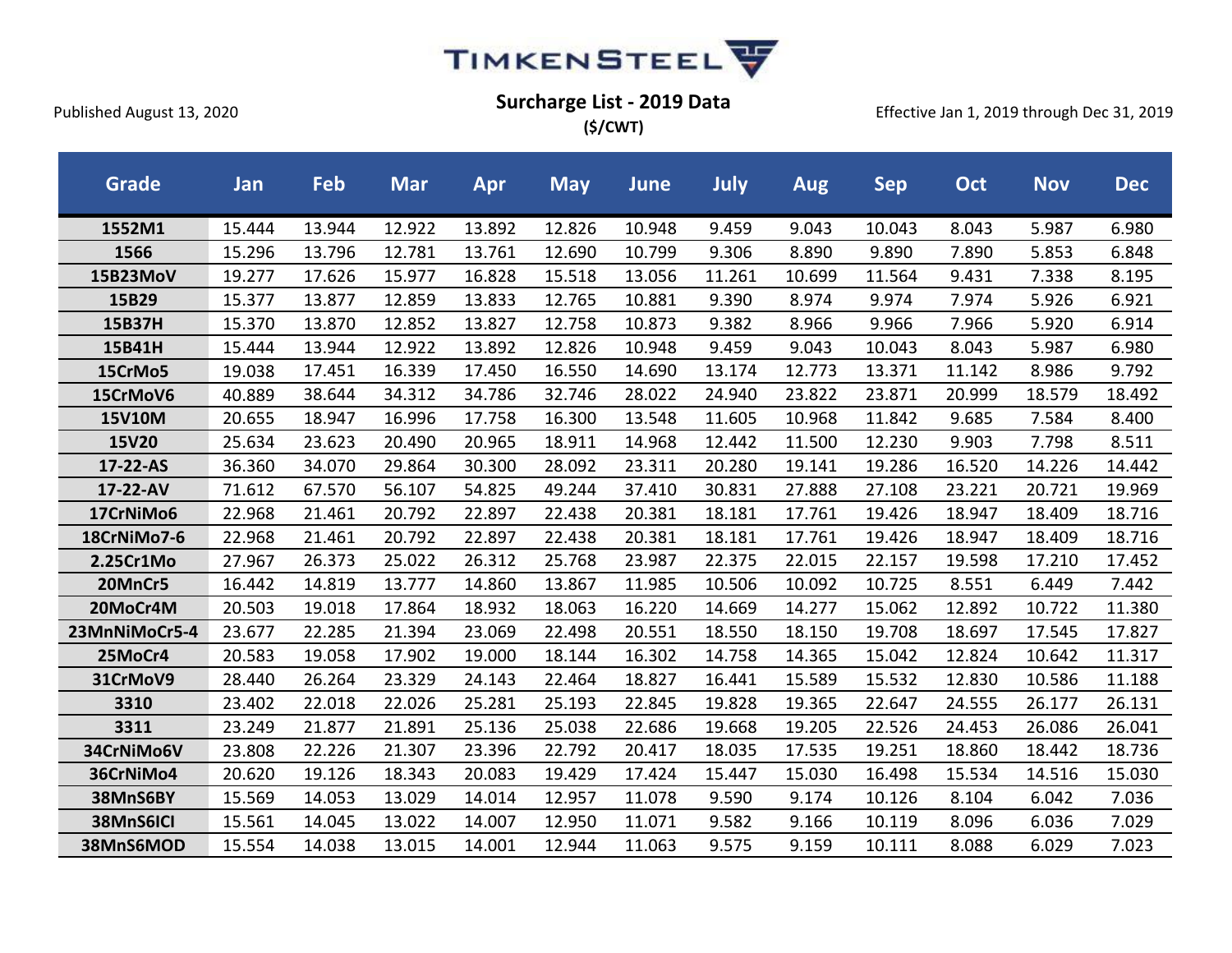

**(\$/CWT)**

| Grade        | Jan    | Feb    | <b>Mar</b> | <b>Apr</b> | May    | <b>June</b> | July   | <b>Aug</b> | <b>Sep</b> | Oct    | <b>Nov</b> | <b>Dec</b> |
|--------------|--------|--------|------------|------------|--------|-------------|--------|------------|------------|--------|------------|------------|
| 38MnS6VBYMod | 17.861 | 16.233 | 14.727     | 15.594     | 14.309 | 11.958      | 10.233 | 9.697      | 10.603     | 8.513  | 6.442      | 7.371      |
| 38MNVMod     | 21.265 | 19.473 | 17.244     | 17.932     | 16.302 | 13.243      | 11.161 | 10.444     | 11.290     | 9.103  | 7.020      | 7.853      |
| 38MnVS6MOD   | 29.373 | 27.172 | 23.256     | 23.550     | 21.129 | 16.414      | 13.502 | 12.364     | 12.994     | 10.546 | 8.429      | 9.038      |
| 4023         | 17.920 | 16.457 | 15.372     | 16.377     | 15.400 | 13.533      | 12.004 | 11.602     | 12.566     | 10.512 | 8.417      | 9.225      |
| 4027         | 17.920 | 16.457 | 15.372     | 16.377     | 15.400 | 13.533      | 12.004 | 11.602     | 12.566     | 10.512 | 8.417      | 9.225      |
| 40CrNiMoA    | 21.209 | 19.780 | 19.156     | 21.173     | 20.623 | 18.553      | 16.357 | 15.931     | 17.879     | 17.548 | 17.075     | 17.452     |
| 4118         | 16.938 | 15.401 | 14.345     | 15.386     | 14.389 | 12.508      | 11.003 | 10.593     | 11.418     | 9.317  | 7.233      | 8.142      |
| 4118H        | 16.938 | 15.401 | 14.345     | 15.386     | 14.389 | 12.508      | 11.003 | 10.593     | 11.418     | 9.317  | 7.233      | 8.142      |
| 4120         | 17.548 | 16.019 | 14.944     | 15.985     | 15.010 | 13.141      | 11.631 | 11.224     | 12.042     | 9.930  | 7.824      | 8.694      |
| 4121         | 18.456 | 16.933 | 15.835     | 16.891     | 15.951 | 14.087      | 12.565 | 12.163     | 12.952     | 10.814 | 8.690      | 9.497      |
| 4121M        | 18.902 | 17.365 | 16.255     | 17.328     | 16.410 | 14.551      | 13.027 | 12.626     | 13.357     | 11.187 | 9.045      | 9.833      |
| 4121M1       | 19.625 | 18.074 | 16.945     | 18.042     | 17.155 | 15.303      | 13.774 | 13.377     | 14.036     | 11.825 | 9.661      | 10.411     |
| 4121M2       | 19.625 | 18.074 | 16.945     | 18.042     | 17.155 | 15.303      | 13.774 | 13.377     | 14.036     | 11.825 | 9.661      | 10.411     |
| 4121M2.5     | 18.760 | 17.200 | 16.095     | 17.186     | 16.268 | 14.403      | 12.884 | 12.482     | 13.160     | 10.969 | 8.831      | 9.638      |
| 4128VMTi     | 26.186 | 24.267 | 21.968     | 22.885     | 21.527 | 18.555      | 16.467 | 15.786     | 16.017     | 13.490 | 11.258     | 11.836     |
| 4130         | 18.181 | 16.609 | 15.522     | 16.619     | 15.681 | 13.803      | 12.289 | 11.885     | 12.554     | 10.366 | 8.249      | 9.095      |
| 4130H        | 18.204 | 16.629 | 15.542     | 16.641     | 15.705 | 13.828      | 12.313 | 11.909     | 12.570     | 10.379 | 8.261      | 9.107      |
| 4130HW       | 20.539 | 18.892 | 17.509     | 18.642     | 17.608 | 15.383      | 13.624 | 13.135     | 13.864     | 11.811 | 9.858      | 10.587     |
| 4130M7Ca4    | 23.996 | 22.454 | 21.207     | 22.380     | 21.665 | 19.853      | 18.276 | 17.899     | 18.370     | 16.012 | 13.736     | 14.204     |
| 4130MNi4V    | 20.637 | 19.031 | 17.846     | 19.180     | 18.281 | 16.143      | 14.325 | 13.862     | 14.794     | 13.070 | 11.400     | 12.063     |
| 4130MODSS    | 26.356 | 24.730 | 22.968     | 23.995     | 23.020 | 20.696      | 18.854 | 18.349     | 18.862     | 16.471 | 14.204     | 14.586     |
| 4130MVCbTi   | 24.391 | 22.590 | 20.494     | 21.381     | 20.052 | 17.253      | 15.251 | 14.613     | 15.101     | 12.718 | 10.528     | 11.150     |
| 4130Ni       | 18.703 | 17.137 | 16.089     | 17.285     | 16.396 | 14.501      | 12.919 | 12.514     | 13.276     | 11.252 | 9.286      | 10.076     |
| 4130NiNb     | 19.825 | 18.218 | 16.999     | 18.185     | 17.230 | 15.155      | 13.462 | 13.011     | 13.781     | 11.782 | 9.859      | 10.602     |
| 4130NiV      | 20.001 | 18.385 | 17.130     | 18.307     | 17.336 | 15.225      | 13.514 | 13.055     | 13.820     | 11.815 | 9.891      | 10.629     |
| 4130NiVCa4   | 19.618 | 18.002 | 16.789     | 17.976     | 17.016 | 14.939      | 13.250 | 12.798     | 13.555     | 11.554 | 9.634      | 10.395     |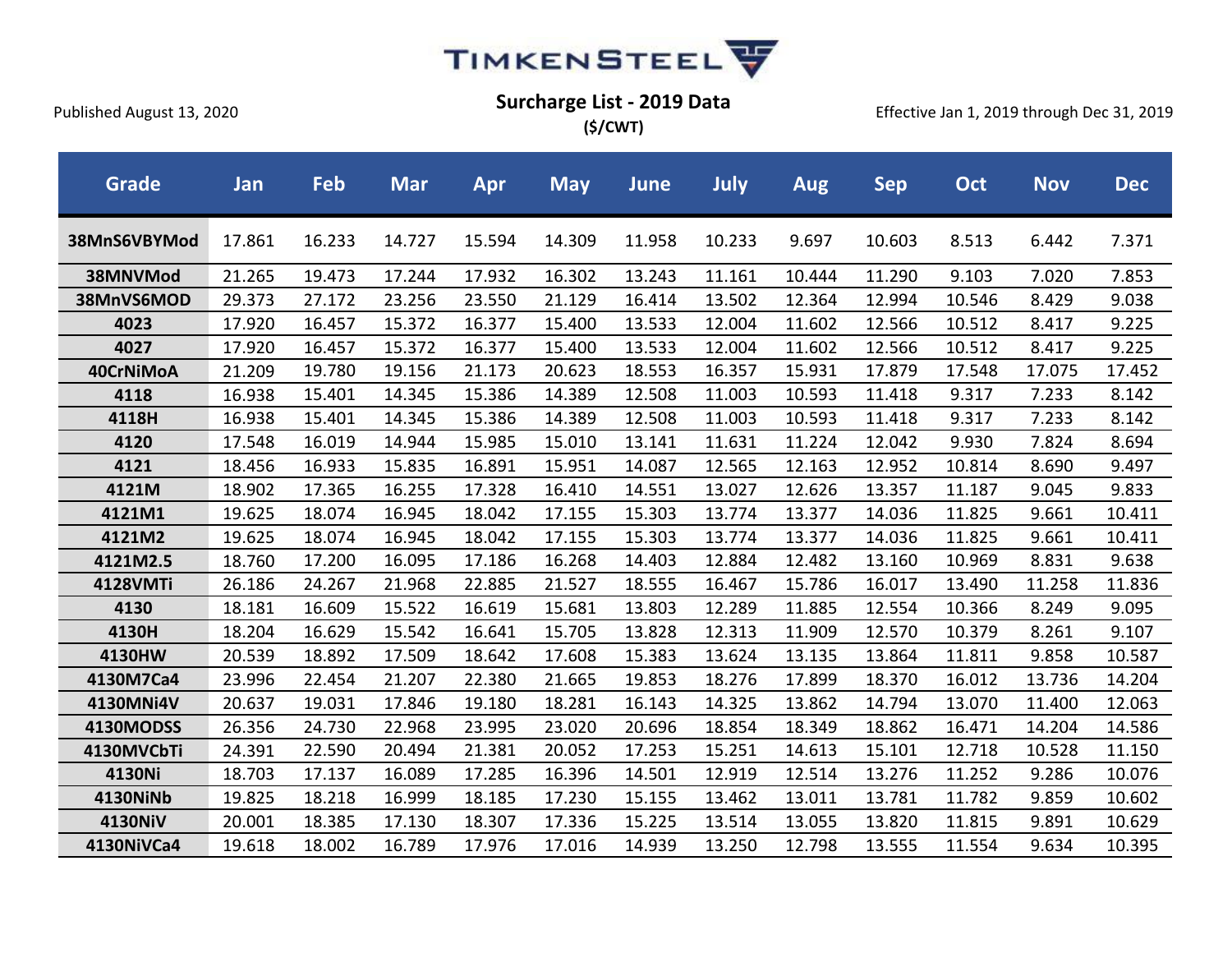

**(\$/CWT)**

| <b>Grade</b>  | Jan    | Feb    | <b>Mar</b> | Apr    | <b>May</b> | <b>June</b> | July   | Aug    | <b>Sep</b> | Oct    | <b>Nov</b> | <b>Dec</b> |
|---------------|--------|--------|------------|--------|------------|-------------|--------|--------|------------|--------|------------|------------|
| 4130V         | 20.556 | 18.859 | 17.309     | 18.307 | 17.165     | 14.843      | 13.106 | 12.588 | 13.159     | 10.881 | 8.742      | 9.526      |
| 4130V2        | 28.592 | 26.495 | 23.288     | 23.895 | 21.982     | 18.049      | 15.501 | 14.571 | 14.931     | 12.397 | 10.212     | 10.776     |
| 4135          | 18.270 | 16.697 | 15.606     | 16.697 | 15.763     | 13.893      | 12.381 | 11.977 | 12.646     | 10.458 | 8.330      | 9.175      |
| 4135H         | 18.293 | 16.718 | 15.626     | 16.720 | 15.787     | 13.917      | 12.405 | 12.001 | 12.662     | 10.471 | 8.341      | 9.186      |
| 4137MCbCa4    | 19.527 | 17.960 | 16.834     | 17.941 | 17.055     | 15.201      | 13.676 | 13.277 | 13.900     | 11.674 | 9.509      | 10.274     |
| 4137MVCa4     | 22.088 | 20.407 | 18.791     | 19.786 | 18.683     | 16.360      | 14.596 | 14.078 | 14.636     | 12.331 | 10.148     | 10.833     |
| 4140          | 18.292 | 16.720 | 15.627     | 16.717 | 15.784     | 13.915      | 12.404 | 11.999 | 12.669     | 10.481 | 8.350      | 9.194      |
| 4140VNb       | 20.097 | 18.466 | 17.124     | 18.248 | 17.218     | 15.034      | 13.297 | 12.815 | 13.585     | 11.558 | 9.605      | 10.357     |
| 4140Ca1       | 18.292 | 16.720 | 15.627     | 16.717 | 15.784     | 13.915      | 12.404 | 11.999 | 12.669     | 10.481 | 8.350      | 9.194      |
| 4140Ca2       | 18.292 | 16.720 | 15.627     | 16.717 | 15.784     | 13.915      | 12.404 | 11.999 | 12.669     | 10.481 | 8.350      | 9.194      |
| 4140Ca4       | 18.292 | 16.720 | 15.627     | 16.717 | 15.784     | 13.915      | 12.404 | 11.999 | 12.669     | 10.481 | 8.350      | 9.194      |
| 4140H         | 18.315 | 16.740 | 15.648     | 16.739 | 15.808     | 13.940      | 12.428 | 12.024 | 12.685     | 10.494 | 8.362      | 9.206      |
| 4140HW        | 20.481 | 18.843 | 17.490     | 18.624 | 17.612     | 15.432      | 13.694 | 13.213 | 13.948     | 11.900 | 9.933      | 10.665     |
| 4140MV        | 24.616 | 22.845 | 20.794     | 21.689 | 20.404     | 17.674      | 15.695 | 15.075 | 15.588     | 13.214 | 11.011     | 11.602     |
| 4140Nb        | 18.292 | 16.720 | 15.627     | 16.717 | 15.784     | 13.915      | 12.404 | 11.999 | 12.669     | 10.481 | 8.350      | 9.194      |
| 4140Se        | 18.292 | 16.720 | 15.627     | 16.717 | 15.784     | 13.915      | 12.404 | 11.999 | 12.669     | 10.481 | 8.350      | 9.194      |
| 4140V         | 20.638 | 18.949 | 17.373     | 18.348 | 17.190     | 14.851      | 13.103 | 12.579 | 13.186     | 10.924 | 8.780      | 9.559      |
| 4140VNb       | 20.097 | 18.466 | 17.124     | 18.248 | 17.218     | 15.034      | 13.297 | 12.815 | 13.585     | 11.558 | 9.605      | 10.357     |
| 4142          | 18.292 | 16.720 | 15.627     | 16.717 | 15.784     | 13.915      | 12.404 | 11.999 | 12.669     | 10.481 | 8.350      | 9.194      |
| 4142H         | 18.315 | 16.740 | 15.648     | 16.739 | 15.808     | 13.940      | 12.428 | 12.024 | 12.685     | 10.494 | 8.362      | 9.206      |
| 4143V         | 20.352 | 18.690 | 17.228     | 18.239 | 17.149     | 14.930      | 13.238 | 12.745 | 13.348     | 11.091 | 8.944      | 9.721      |
| 4145          | 18.292 | 16.720 | 15.627     | 16.717 | 15.784     | 13.915      | 12.404 | 11.999 | 12.669     | 10.481 | 8.350      | 9.194      |
| 4145H         | 18.315 | 16.740 | 15.648     | 16.739 | 15.808     | 13.940      | 12.428 | 12.024 | 12.685     | 10.494 | 8.362      | 9.206      |
| 4145HS        | 21.796 | 20.114 | 18.506     | 19.496 | 18.382     | 16.056      | 14.295 | 13.776 | 14.346     | 12.050 | 9.875      | 10.579     |
| 4145HSX       | 22.119 | 20.487 | 19.027     | 20.071 | 19.087     | 16.955      | 15.271 | 14.803 | 15.358     | 13.057 | 10.849     | 11.501     |
| 4145M         | 18.914 | 17.340 | 16.231     | 17.331 | 16.422     | 14.562      | 13.044 | 12.643 | 13.281     | 11.071 | 8.922      | 9.728      |
| 4145M3CbTiCa4 | 19.741 | 18.179 | 17.046     | 18.151 | 17.272     | 15.422      | 13.895 | 13.498 | 14.125     | 11.899 | 9.727      | 10.477     |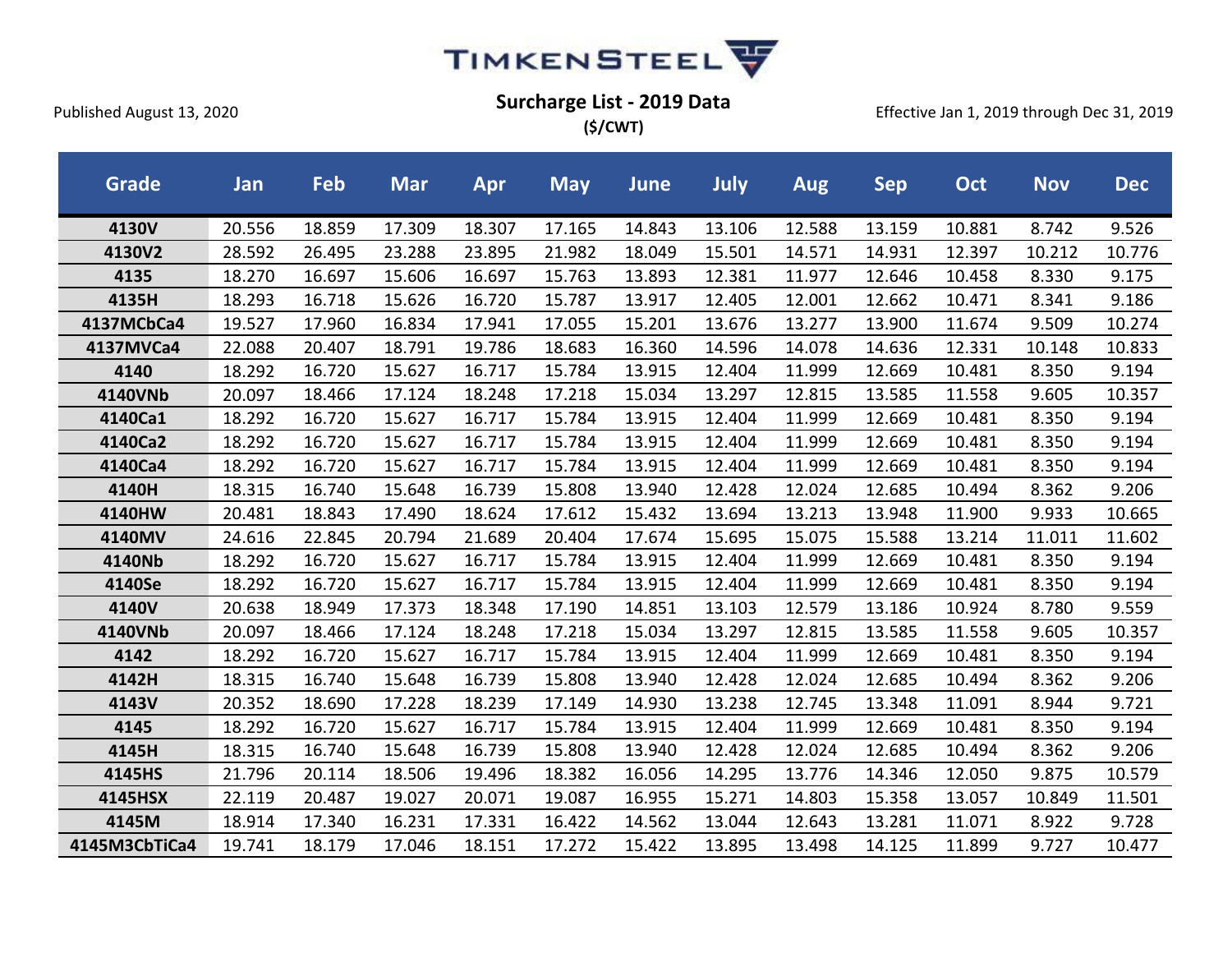

**(\$/CWT)**

| <b>Grade</b>   | Jan    | Feb    | <b>Mar</b> | Apr    | <b>May</b> | <b>June</b> | July   | Aug    | <b>Sep</b> | Oct    | <b>Nov</b> | <b>Dec</b> |
|----------------|--------|--------|------------|--------|------------|-------------|--------|--------|------------|--------|------------|------------|
| 4145M3VCb      | 21.184 | 19.531 | 18.065     | 19.091 | 18.049     | 15.869      | 14.180 | 13.698 | 14.269     | 11.989 | 9.809      | 10.532     |
| 4145M4         | 20.544 | 18.998 | 17.842     | 18.946 | 18.094     | 16.257      | 14.720 | 14.326 | 14.959     | 12.724 | 10.530     | 11.222     |
| 4145M4CA4      | 20.544 | 18.998 | 17.842     | 18.946 | 18.094     | 16.257      | 14.720 | 14.326 | 14.959     | 12.724 | 10.530     | 11.222     |
| 4145M4VCb      | 22.119 | 20.487 | 19.027     | 20.071 | 19.087     | 16.955      | 15.271 | 14.803 | 15.358     | 13.057 | 10.849     | 11.501     |
| 4145MCa2       | 18.914 | 17.340 | 16.231     | 17.331 | 16.422     | 14.562      | 13.044 | 12.643 | 13.281     | 11.071 | 8.922      | 9.728      |
| 4145MCa4       | 19.428 | 17.862 | 16.739     | 17.845 | 16.955     | 15.098      | 13.573 | 13.174 | 13.806     | 11.585 | 9.425      | 10.194     |
| 4150           | 18.292 | 16.720 | 15.627     | 16.717 | 15.784     | 13.915      | 12.404 | 11.999 | 12.669     | 10.481 | 8.350      | 9.194      |
| 4150Ca1        | 18.292 | 16.720 | 15.627     | 16.717 | 15.784     | 13.915      | 12.404 | 11.999 | 12.669     | 10.481 | 8.350      | 9.194      |
| 4150H          | 18.315 | 16.740 | 15.648     | 16.739 | 15.808     | 13.940      | 12.428 | 12.024 | 12.685     | 10.494 | 8.362      | 9.206      |
| <b>4150HTe</b> | 18.315 | 16.740 | 15.648     | 16.739 | 15.808     | 13.940      | 12.428 | 12.024 | 12.685     | 10.494 | 8.362      | 9.206      |
| 4150MR         | 18.125 | 16.580 | 15.490     | 16.551 | 15.604     | 13.741      | 12.228 | 11.824 | 12.572     | 10.423 | 8.296      | 9.139      |
| 4150R          | 18.292 | 16.720 | 15.627     | 16.717 | 15.784     | 13.915      | 12.404 | 11.999 | 12.669     | 10.481 | 8.350      | 9.194      |
| 4161H          | 19.226 | 17.684 | 16.565     | 17.649 | 16.745     | 14.888      | 13.361 | 12.962 | 13.665     | 11.478 | 9.328      | 10.097     |
| 41B17M         | 17.433 | 15.899 | 14.827     | 15.867 | 14.889     | 13.020      | 11.513 | 11.105 | 11.917     | 9.805  | 7.698      | 8.580      |
| 41B27          | 18.227 | 16.656 | 15.568     | 16.666 | 15.730     | 13.852      | 12.336 | 11.933 | 12.601     | 10.412 | 8.295      | 9.137      |
| 41B28M4NBCA4   | 22.554 | 20.931 | 19.431     | 20.474 | 19.479     | 17.301      | 15.587 | 15.112 | 15.687     | 13.385 | 11.191     | 11.803     |
| 41B30M1        | 17.601 | 16.069 | 14.993     | 16.033 | 15.062     | 13.195      | 11.686 | 11.279 | 12.089     | 9.973  | 7.862      | 8.732      |
| 41B45M         | 17.470 | 15.940 | 14.867     | 15.904 | 14.927     | 13.059      | 11.551 | 11.144 | 11.963     | 9.853  | 7.746      | 8.623      |
| 42CrMo4        | 18.617 | 17.037 | 15.937     | 17.041 | 16.122     | 14.254      | 12.739 | 12.336 | 12.970     | 10.762 | 8.624      | 9.450      |
| 42CrMo4+Ni+V   | 25.278 | 23.453 | 21.316     | 22.396 | 21.058     | 18.024      | 15.768 | 15.076 | 15.861     | 13.937 | 12.184     | 12.718     |
| 4319           | 21.765 | 20.392 | 19.831     | 21.962 | 21.464     | 19.365      | 17.061 | 16.634 | 18.851     | 18.824 | 18.598     | 18.878     |
| 4320           | 21.847 | 20.478 | 19.933     | 22.095 | 21.609     | 19.503      | 17.176 | 16.749 | 19.005     | 19.037 | 18.866     | 19.131     |
| 4320H          | 21.750 | 20.377 | 19.817     | 21.948 | 21.450     | 19.350      | 17.046 | 16.619 | 18.836     | 18.808 | 18.584     | 18.864     |
| 4320M9         | 29.898 | 28.640 | 27.873     | 30.099 | 29.903     | 27.885      | 25.456 | 25.067 | 27.218     | 27.086 | 26.719     | 26.420     |
| 4320MCr        | 22.089 | 20.684 | 20.115     | 22.270 | 21.794     | 19.700      | 17.400 | 16.974 | 19.095     | 19.022 | 18.776     | 19.055     |
| 4330NiMo5VCa4  | 30.462 | 28.906 | 27.523     | 29.845 | 29.200     | 26.184      | 23.156 | 22.509 | 24.889     | 25.280 | 25.542     | 25.340     |
| 4330VCb        | 28.659 | 27.102 | 25.744     | 27.838 | 27.142     | 24.319      | 21.552 | 20.946 | 23.018     | 22.937 | 22.758     | 22.721     |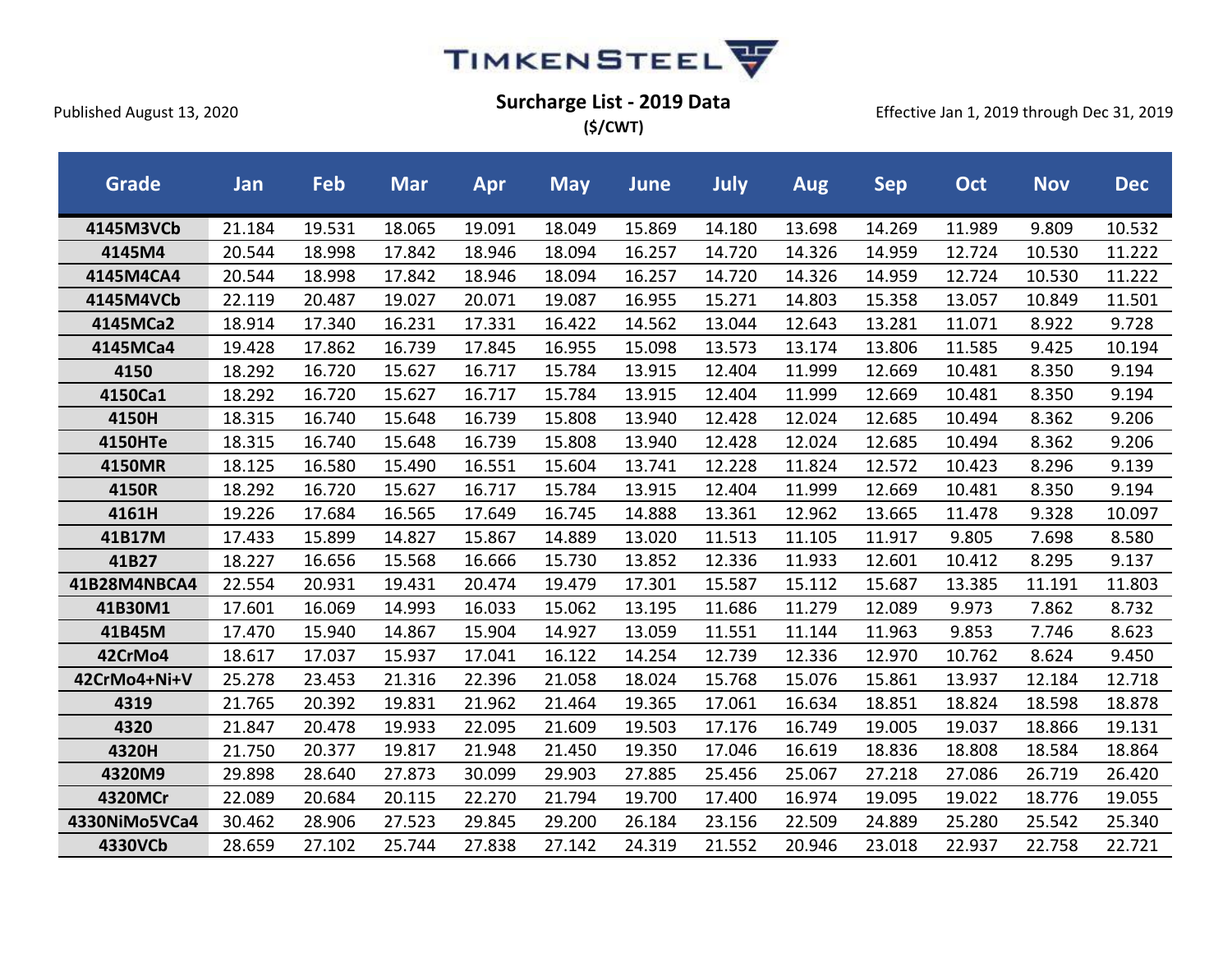

**(\$/CWT)**

| <b>Grade</b>   | Jan    | <b>Feb</b> | <b>Mar</b> | <b>Apr</b> | <b>May</b> | <b>June</b> | July   | <b>Aug</b> | <b>Sep</b> | Oct    | <b>Nov</b> | <b>Dec</b> |
|----------------|--------|------------|------------|------------|------------|-------------|--------|------------|------------|--------|------------|------------|
| 4332CR12       | 22.154 | 20.687     | 20.022     | 22.054     | 21.542     | 19.484      | 17.304 | 16.883     | 18.655     | 18.190 | 17.631     | 17.973     |
| 4332MVCa2      | 33.356 | 31.655     | 29.794     | 32.196     | 31.337     | 27.675      | 24.208 | 23.402     | 25.946     | 26.652 | 27.288     | 26.959     |
| 4340           | 22.179 | 20.778     | 20.224     | 22.410     | 21.946     | 19.845      | 17.523 | 17.096     | 19.257     | 19.243 | 19.051     | 19.315     |
| 4340Ca2        | 22.186 | 20.785     | 20.231     | 22.416     | 21.953     | 19.853      | 17.531 | 17.103     | 19.265     | 19.251 | 19.058     | 19.322     |
| 4340Ca4        | 22.186 | 20.785     | 20.231     | 22.416     | 21.953     | 19.853      | 17.531 | 17.103     | 19.265     | 19.251 | 19.058     | 19.322     |
| <b>4340CAR</b> | 22.186 | 20.785     | 20.231     | 22.416     | 21.953     | 19.853      | 17.531 | 17.103     | 19.265     | 19.251 | 19.058     | 19.322     |
| 4340H          | 22.089 | 20.684     | 20.115     | 22.270     | 21.794     | 19.700      | 17.400 | 16.974     | 19.095     | 19.022 | 18.776     | 19.055     |
| 4340V          | 24.825 | 23.293     | 22.195     | 24.252     | 23.535     | 20.906      | 18.317 | 17.755     | 19.847     | 19.749 | 19.541     | 19.732     |
| 4350           | 22.139 | 20.744     | 20.190     | 22.372     | 21.904     | 19.804      | 17.482 | 17.054     | 19.232     | 19.225 | 19.035     | 19.299     |
| 4350M1         | 21.788 | 20.356     | 19.645     | 21.549     | 20.984     | 18.949      | 16.828 | 16.410     | 18.187     | 17.599 | 16.890     | 17.259     |
| 43B17          | 21.854 | 20.486     | 19.940     | 22.101     | 21.616     | 19.510      | 17.184 | 16.756     | 19.013     | 19.045 | 18.873     | 19.138     |
| 44MnSiVS6      | 24.753 | 22.774     | 19.874     | 20.426     | 18.504     | 14.802      | 12.398 | 11.516     | 12.197     | 9.870  | 7.752      | 8.496      |
| 4619           | 21.660 | 20.313     | 19.772     | 21.915     | 21.416     | 19.309      | 16.981 | 16.553     | 18.873     | 18.935 | 18.774     | 19.040     |
| 4715           | 23.032 | 21.619     | 20.695     | 22.291     | 21.671     | 19.728      | 17.794 | 17.395     | 18.822     | 17.630 | 16.340     | 16.687     |
| 4715Ca2        | 23.032 | 21.619     | 20.695     | 22.291     | 21.671     | 19.728      | 17.794 | 17.395     | 18.822     | 17.630 | 16.340     | 16.687     |
| 4715Ca4        | 23.051 | 21.639     | 20.718     | 22.320     | 21.702     | 19.759      | 17.820 | 17.421     | 18.856     | 17.676 | 16.396     | 16.741     |
| 4715VCa2       | 25.378 | 23.848     | 22.441     | 23.922     | 23.077     | 20.664      | 18.494 | 17.974     | 19.339     | 18.073 | 16.769     | 17.052     |
| 4815Ca4        | 24.609 | 23.430     | 23.399     | 26.527     | 26.432     | 24.108      | 21.041 | 20.589     | 24.337     | 26.429 | 28.064     | 27.831     |
| 4815MCA2       | 25.786 | 24.622     | 24.556     | 27.686     | 27.633     | 25.330      | 22.252 | 21.805     | 25.540     | 27.609 | 29.205     | 28.896     |
| 4815MCa2       | 25.786 | 24.622     | 24.556     | 27.686     | 27.633     | 25.330      | 22.252 | 21.805     | 25.540     | 27.609 | 29.205     | 28.896     |
| 4817H          | 24.609 | 23.430     | 23.399     | 26.527     | 26.432     | 24.108      | 21.041 | 20.589     | 24.337     | 26.429 | 28.064     | 27.831     |
| 4820           | 24.639 | 23.460     | 23.427     | 26.553     | 26.459     | 24.138      | 21.072 | 20.620     | 24.368     | 26.460 | 28.090     | 27.858     |
| 4820H          | 24.639 | 23.460     | 23.427     | 26.553     | 26.459     | 24.138      | 21.072 | 20.620     | 24.368     | 26.460 | 28.090     | 27.858     |
| 5016NiV        | 20.365 | 18.650     | 16.821     | 17.778     | 16.374     | 13.577      | 11.525 | 10.883     | 11.928     | 10.091 | 8.317      | 9.110      |
| 5046           | 15.515 | 13.986     | 12.967     | 13.976     | 12.921     | 11.027      | 9.536  | 9.121      | 10.033     | 7.991  | 5.946      | 6.941      |
| 5046H          | 15.520 | 13.990     | 12.971     | 13.980     | 12.926     | 11.032      | 9.541  | 9.126      | 10.036     | 7.994  | 5.948      | 6.944      |
| 5046M          | 19.343 | 17.623     | 15.818     | 16.640     | 15.220     | 12.563      | 10.688 | 10.077     | 10.889     | 8.726  | 6.657      | 7.548      |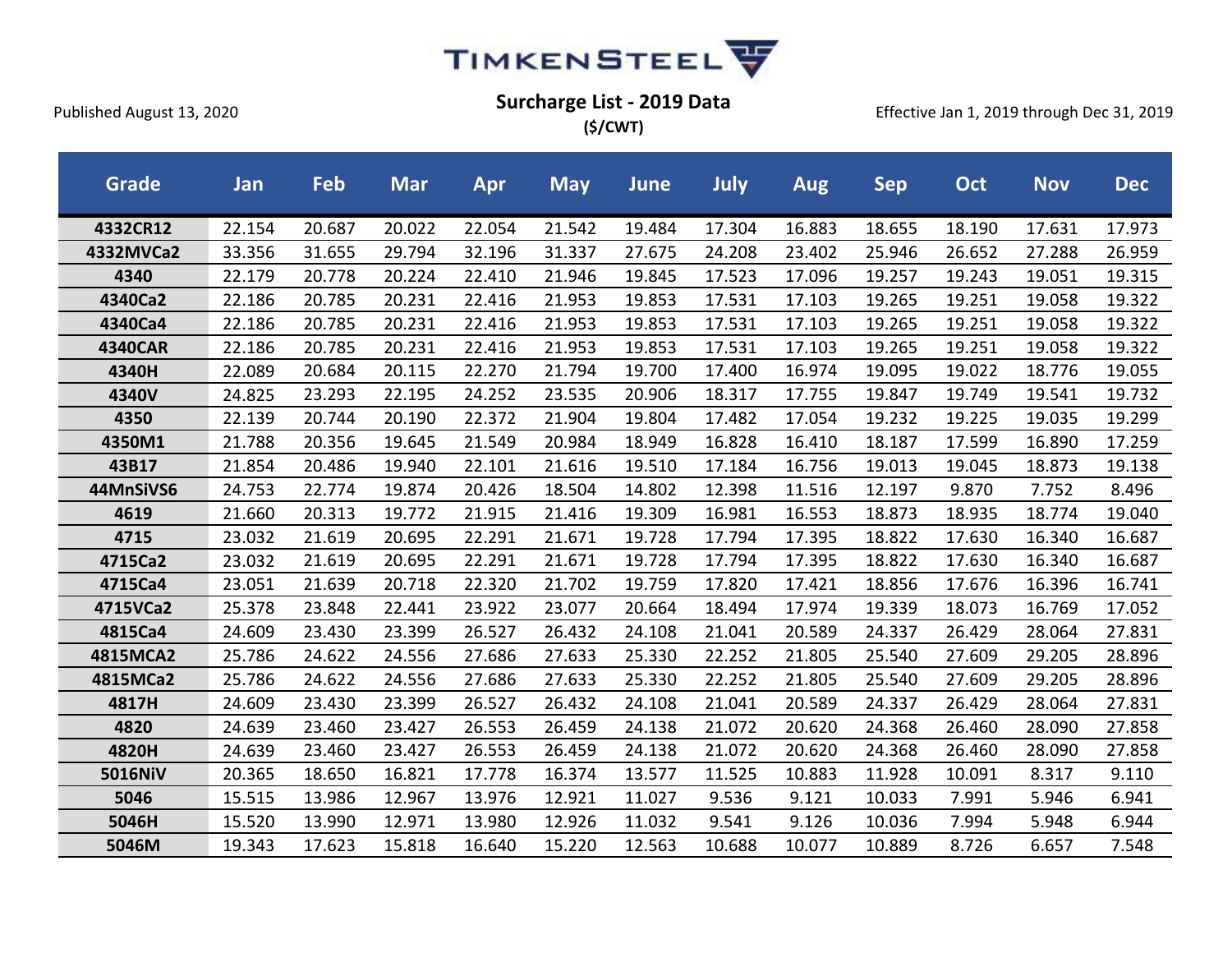

**(\$/CWT)**

| <b>Grade</b> | Jan    | <b>Feb</b> | <b>Mar</b> | <b>Apr</b> | <b>May</b> | <b>June</b> | July   | <b>Aug</b> | <b>Sep</b> | Oct    | <b>Nov</b> | <b>Dec</b> |
|--------------|--------|------------|------------|------------|------------|-------------|--------|------------|------------|--------|------------|------------|
| 5059Ni       | 16.340 | 14.836     | 13.866     | 14.999     | 14.009     | 12.093      | 10.507 | 10.091     | 11.164     | 9.353  | 7.512      | 8.415      |
| 5060         | 15.725 | 14.172     | 13.148     | 14.178     | 13.138     | 11.245      | 9.756  | 9.341      | 10.182     | 8.106  | 6.049      | 7.045      |
| 50B25        | 15.605 | 14.073     | 13.051     | 14.057     | 13.006     | 11.119      | 9.629  | 9.214      | 10.118     | 8.073  | 6.017      | 7.012      |
| 50B32M       | 16.417 | 14.887     | 13.841     | 14.857     | 13.839     | 11.962      | 10.466 | 10.054     | 10.925     | 8.854  | 6.773      | 7.718      |
| 5120         | 15.983 | 14.397     | 13.369     | 14.428     | 13.407     | 11.513      | 10.026 | 9.611      | 10.357     | 8.235  | 6.167      | 7.162      |
| 5120H        | 15.983 | 14.397     | 13.369     | 14.428     | 13.407     | 11.513      | 10.026 | 9.611      | 10.357     | 8.235  | 6.167      | 7.162      |
| 5120M        | 16.305 | 14.692     | 13.654     | 14.731     | 13.730     | 11.844      | 10.362 | 9.948      | 10.613     | 8.454  | 6.362      | 7.356      |
| 5130         | 16.123 | 14.521     | 13.489     | 14.563     | 13.551     | 11.658      | 10.173 | 9.758      | 10.456     | 8.312  | 6.236      | 7.231      |
| 5130H        | 16.146 | 14.542     | 13.509     | 14.585     | 13.575     | 11.682      | 10.197 | 9.783      | 10.472     | 8.324  | 6.247      | 7.243      |
| 5132RM       | 20.689 | 18.858     | 16.913     | 17.777     | 16.353     | 13.584      | 11.658 | 11.018     | 11.568     | 9.269  | 7.154      | 8.027      |
| 5135         | 16.070 | 14.471     | 13.441     | 14.514     | 13.500     | 11.604      | 10.118 | 9.703      | 10.409     | 8.268  | 6.198      | 7.193      |
| 5150         | 15.983 | 14.397     | 13.369     | 14.428     | 13.407     | 11.513      | 10.026 | 9.611      | 10.357     | 8.235  | 6.167      | 7.162      |
| 5160H        | 16.005 | 14.419     | 13.390     | 14.448     | 13.427     | 11.535      | 10.049 | 9.634      | 10.380     | 8.258  | 6.187      | 7.182      |
| 5160Te       | 16.135 | 14.539     | 13.505     | 14.570     | 13.558     | 11.669      | 10.185 | 9.770      | 10.484     | 8.347  | 6.267      | 7.261      |
| 5165         | 16.005 | 14.419     | 13.390     | 14.448     | 13.427     | 11.535      | 10.049 | 9.634      | 10.380     | 8.258  | 6.187      | 7.182      |
| 52100        | 16.479 | 14.821     | 13.785     | 14.917     | 13.935     | 12.031      | 10.548 | 10.134     | 10.665     | 8.441  | 6.357      | 7.353      |
| 5219         | 15.991 | 14.421     | 13.389     | 14.424     | 13.399     | 11.517      | 10.033 | 9.618      | 10.410     | 8.312  | 6.232      | 7.226      |
| 6150         | 24.921 | 22.881     | 20.036     | 20.681     | 18.826     | 15.167      | 12.795 | 11.930     | 12.396     | 9.972  | 7.846      | 8.600      |
| 8019         | 16.900 | 15.354     | 14.299     | 15.346     | 14.351     | 12.468      | 10.966 | 10.556     | 11.358     | 9.248  | 7.163      | 8.079      |
| 8119         | 17.910 | 16.391     | 15.422     | 16.664     | 15.765     | 13.852      | 12.205 | 11.792     | 12.841     | 11.107 | 9.348      | 10.148     |
| 8219         | 18.054 | 16.537     | 15.563     | 16.803     | 15.910     | 14.001      | 12.354 | 11.942     | 12.989     | 11.253 | 9.487      | 10.278     |
| 8319         | 18.484 | 16.972     | 15.986     | 17.230     | 16.352     | 14.448      | 12.795 | 12.385     | 13.427     | 11.682 | 9.906      | 10.667     |
| 8617         | 18.915 | 17.436     | 16.519     | 17.900     | 17.076     | 15.134      | 13.375 | 12.963     | 14.213     | 12.745 | 11.223     | 11.905     |
| 8617H        | 18.908 | 17.428     | 16.512     | 17.894     | 17.069     | 15.126      | 13.368 | 12.955     | 14.205     | 12.737 | 11.216     | 11.898     |
| 8620         | 18.915 | 17.436     | 16.519     | 17.900     | 17.076     | 15.134      | 13.375 | 12.963     | 14.213     | 12.745 | 11.223     | 11.905     |
| 8620Ca1      | 18.915 | 17.436     | 16.519     | 17.900     | 17.076     | 15.134      | 13.375 | 12.963     | 14.213     | 12.745 | 11.223     | 11.905     |
| 8620H        | 18.908 | 17.428     | 16.512     | 17.894     | 17.069     | 15.126      | 13.368 | 12.955     | 14.205     | 12.737 | 11.216     | 11.898     |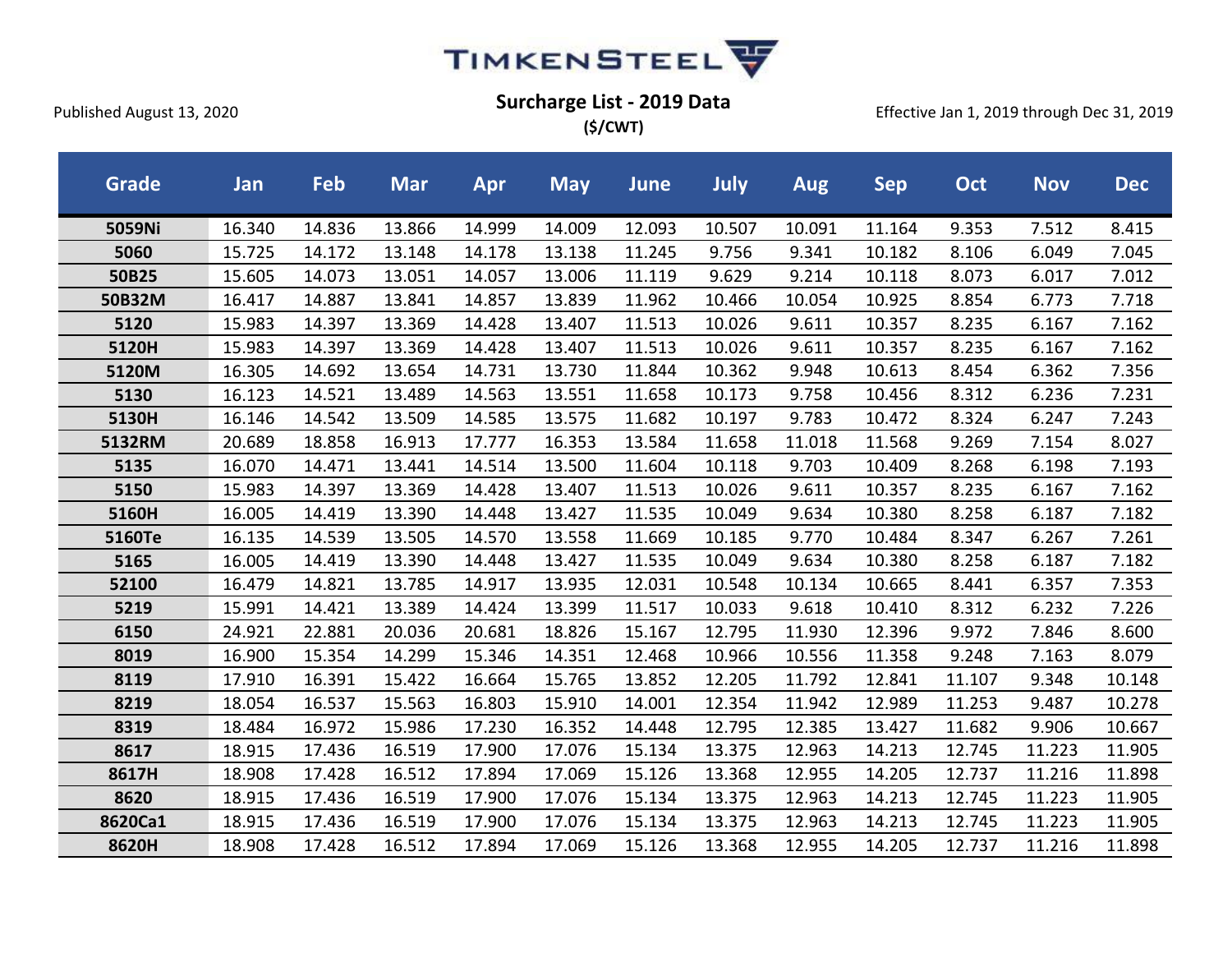

**(\$/CWT)**

| <b>Grade</b>     | Jan    | Feb    | <b>Mar</b> | Apr    | <b>May</b> | <b>June</b> | July   | <b>Aug</b> | <b>Sep</b> | Oct    | <b>Nov</b> | <b>Dec</b> |
|------------------|--------|--------|------------|--------|------------|-------------|--------|------------|------------|--------|------------|------------|
| 8620M7           | 18.908 | 17.428 | 16.512     | 17.894 | 17.069     | 15.126      | 13.368 | 12.955     | 14.205     | 12.737 | 11.216     | 11.898     |
| 8620Te           | 19.360 | 17.881 | 16.970     | 18.389 | 17.592     | 15.648      | 13.866 | 13.454     | 14.718     | 13.293 | 11.812     | 12.460     |
| 8622H            | 18.908 | 17.428 | 16.512     | 17.894 | 17.069     | 15.126      | 13.368 | 12.955     | 14.205     | 12.737 | 11.216     | 11.898     |
| 8625             | 18.915 | 17.436 | 16.519     | 17.900 | 17.076     | 15.134      | 13.375 | 12.963     | 14.213     | 12.745 | 11.223     | 11.905     |
| 8627H            | 18.908 | 17.428 | 16.512     | 17.894 | 17.069     | 15.126      | 13.368 | 12.955     | 14.205     | 12.737 | 11.216     | 11.898     |
| 8630             | 18.915 | 17.436 | 16.519     | 17.900 | 17.076     | 15.134      | 13.375 | 12.963     | 14.213     | 12.745 | 11.223     | 11.905     |
| 8630H            | 18.908 | 17.428 | 16.512     | 17.894 | 17.069     | 15.126      | 13.368 | 12.955     | 14.205     | 12.737 | 11.216     | 11.898     |
| 8630MCa2         | 21.193 | 19.719 | 18.812     | 20.355 | 19.659     | 17.710      | 15.846 | 15.439     | 16.731     | 15.422 | 14.059     | 14.568     |
| 8630MCa4         | 21.193 | 19.719 | 18.812     | 20.355 | 19.659     | 17.710      | 15.846 | 15.439     | 16.731     | 15.422 | 14.059     | 14.568     |
| <b>8630MVCA2</b> | 23.827 | 22.284 | 21.077     | 22.629 | 21.857     | 19.612      | 17.549 | 17.070     | 18.344     | 17.068 | 15.772     | 16.154     |
| 8630MVCAR        | 23.827 | 22.284 | 21.077     | 22.629 | 21.857     | 19.612      | 17.549 | 17.070     | 18.344     | 17.068 | 15.772     | 16.154     |
| 8640             | 18.937 | 17.458 | 16.540     | 17.920 | 17.096     | 15.156      | 13.398 | 12.986     | 14.236     | 12.768 | 11.243     | 11.924     |
| 8640H            | 18.937 | 17.458 | 16.540     | 17.920 | 17.096     | 15.156      | 13.398 | 12.986     | 14.236     | 12.768 | 11.243     | 11.924     |
| 86B20H           | 19.176 | 17.700 | 16.777     | 18.161 | 17.345     | 15.406      | 13.644 | 13.233     | 14.479     | 13.006 | 11.478     | 12.141     |
| 8719M            | 19.392 | 17.924 | 17.030     | 18.472 | 17.683     | 15.733      | 13.928 | 13.515     | 14.841     | 13.486 | 12.062     | 12.695     |
| 8720Ca4          | 19.452 | 17.980 | 17.048     | 18.434 | 17.629     | 15.692      | 13.927 | 13.518     | 14.760     | 13.282 | 11.747     | 12.390     |
| 8720M2           | 19.025 | 17.542 | 16.631     | 18.031 | 17.217     | 15.273      | 13.505 | 13.092     | 14.346     | 12.900 | 11.400     | 12.074     |
| 8740             | 19.474 | 18.002 | 17.070     | 18.454 | 17.649     | 15.715      | 13.950 | 13.540     | 14.783     | 13.304 | 11.767     | 12.410     |
| 8822             | 20.548 | 19.090 | 18.128     | 19.521 | 18.755     | 16.832      | 15.054 | 14.650     | 15.878     | 14.378 | 12.814     | 13.382     |
| 8822H            | 20.548 | 19.090 | 18.128     | 19.521 | 18.755     | 16.832      | 15.054 | 14.650     | 15.878     | 14.378 | 12.814     | 13.382     |
| 8829M7CbTiCa4    | 26.687 | 25.291 | 24.249     | 25.864 | 25.374     | 23.480      | 21.526 | 21.145     | 22.407     | 21.047 | 19.603     | 19.720     |
| 9260             | 15.259 | 13.759 | 12.746     | 13.729 | 12.656     | 10.761      | 9.268  | 8.852      | 9.852      | 7.852  | 5.819      | 6.815      |
| 9310             | 23.810 | 22.462 | 22.370     | 25.447 | 25.316     | 23.013      | 20.087 | 19.633     | 22.819     | 24.462 | 25.806     | 25.748     |
| 9310H            | 23.833 | 22.483 | 22.390     | 25.470 | 25.340     | 23.037      | 20.111 | 19.657     | 22.836     | 24.475 | 25.818     | 25.760     |
| 9313MCa4         | 24.141 | 22.768 | 22.666     | 25.764 | 25.653     | 23.355      | 20.432 | 19.979     | 23.085     | 24.689 | 26.014     | 25.951     |
| 9323M            | 27.124 | 25.842 | 25.834     | 29.234 | 29.315     | 26.977      | 23.804 | 23.354     | 26.892     | 29.074 | 30.887     | 30.521     |
| 9325M1           | 27.182 | 25.918 | 25.819     | 29.053 | 29.082     | 26.782      | 23.705 | 23.262     | 26.671     | 28.578 | 30.121     | 29.774     |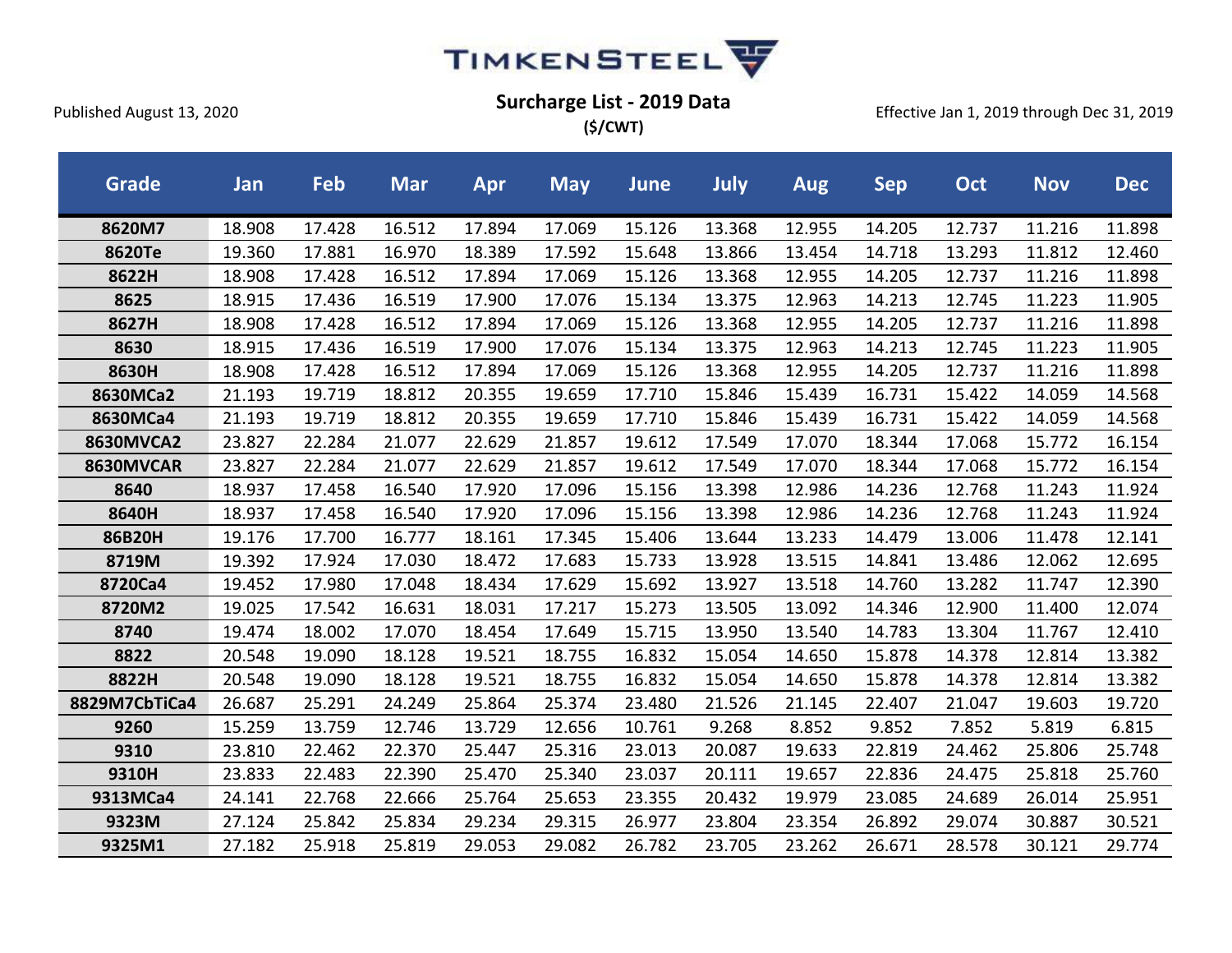![](_page_9_Picture_0.jpeg)

**(\$/CWT)**

| <b>Grade</b>       | Jan    | Feb    | <b>Mar</b> | <b>Apr</b> | <b>May</b> | <b>June</b> | July   | <b>Aug</b> | <b>Sep</b> | <b>Oct</b> | <b>Nov</b> | <b>Dec</b> |
|--------------------|--------|--------|------------|------------|------------|-------------|--------|------------|------------|------------|------------|------------|
| 9840               | 20.603 | 19.135 | 18.333     | 20.019     | 19.347     | 17.354      | 15.394 | 14.978     | 16.484     | 15.492     | 14.421     | 14.931     |
| 9Cr1Mo             | 34.264 | 31.947 | 30.451     | 32.378     | 32.277     | 30.515      | 28.971 | 28.620     | 26.612     | 23.030     | 20.315     | 20.548     |
| A485-1             | 16.297 | 14.685 | 13.647     | 14.725     | 13.723     | 11.836      | 10.355 | 9.940      | 10.606     | 8.447      | 6.356      | 7.350      |
| A485-2             | 16.951 | 15.280 | 14.223     | 15.343     | 14.383     | 12.510      | 11.037 | 10.624     | 11.114     | 8.872      | 6.736      | 7.727      |
| A485-3             | 19.126 | 17.523 | 16.410     | 17.539     | 16.647     | 14.783      | 13.267 | 12.866     | 13.417     | 11.165     | 9.008      | 9.814      |
| A485-B6            | 19.838 | 18.186 | 17.056     | 18.235     | 17.385     | 15.523      | 14.009 | 13.610     | 13.997     | 11.665     | 9.479      | 10.267     |
| A485-B7            | 21.717 | 20.090 | 18.908     | 20.103     | 19.320     | 17.479      | 15.940 | 15.551     | 15.914     | 13.543     | 11.312     | 11.967     |
| C38+N2             | 15.561 | 14.045 | 13.022     | 14.007     | 12.950     | 11.071      | 9.582  | 9.166      | 10.119     | 8.096      | 6.036      | 7.029      |
| C38Mod             | 21.412 | 19.604 | 17.372     | 18.073     | 16.453     | 13.395      | 11.315 | 10.599     | 11.397     | 9.187      | 7.096      | 7.929      |
| <b>CrMo</b>        | 22.179 | 20.626 | 19.429     | 20.584     | 19.799     | 17.964      | 16.406 | 16.020     | 16.545     | 14.237     | 12.013     | 12.599     |
| CrMoV4             | 38.034 | 35.783 | 31.529     | 31.958     | 29.806     | 25.051      | 21.999 | 20.868     | 21.038     | 18.260     | 15.919     | 16.014     |
| CrMoV6             | 34.582 | 32.299 | 28.140     | 28.531     | 26.250     | 21.458      | 18.447 | 17.299     | 17.554     | 14.862     | 12.609     | 12.938     |
| CTC4162-130        | 18.712 | 17.148 | 16.116     | 17.336     | 16.457     | 14.560      | 12.960 | 12.553     | 13.358     | 11.396     | 9.478      | 10.264     |
| CTC4162-140        | 18.712 | 17.148 | 16.116     | 17.336     | 16.457     | 14.560      | 12.960 | 12.553     | 13.358     | 11.396     | 9.478      | 10.264     |
| <b>EN27</b>        | 24.488 | 23.115 | 22.844     | 25.666     | 25.479     | 23.253      | 20.507 | 20.067     | 22.852     | 23.922     | 24.745     | 24.719     |
| <b>EN30B</b>       | 27.474 | 26.217 | 26.324     | 29.937     | 30.095     | 27.704      | 24.380 | 23.923     | 27.744     | 30.346     | 32.544     | 32.094     |
| EN30BMod           | 33.380 | 31.911 | 31.079     | 34.516     | 34.315     | 31.053      | 27.258 | 26.583     | 30.250     | 32.695     | 34.856     | 34.184     |
| <b>En355</b>       | 22.629 | 21.154 | 20.654     | 23.016     | 22.624     | 20.493      | 18.107 | 17.676     | 19.744     | 19.835     | 19.812     | 20.061     |
| <b>EN40B</b>       | 23.555 | 21.780 | 20.555     | 21.894     | 21.224     | 19.388      | 17.856 | 17.471     | 17.365     | 14.763     | 12.455     | 13.072     |
| <b>EX25</b>        | 18.456 | 16.933 | 15.835     | 16.891     | 15.951     | 14.087      | 12.565 | 12.163     | 12.952     | 10.814     | 8.690      | 9.497      |
| EX4                | 16.577 | 15.029 | 13.983     | 15.023     | 14.016     | 12.131      | 10.633 | 10.222     | 11.036     | 8.936      | 6.857      | 7.796      |
| HF1                | 15.518 | 14.018 | 12.993     | 13.958     | 12.895     | 11.023      | 9.535  | 9.119      | 10.119     | 8.119      | 6.054      | 7.047      |
| HS220-18           | 23.507 | 22.182 | 21.585     | 23.725     | 23.293     | 21.225      | 18.881 | 18.461     | 20.761     | 20.790     | 20.559     | 20.709     |
| <b>HS220-18S</b>   | 23.507 | 22.182 | 21.585     | 23.725     | 23.293     | 21.225      | 18.881 | 18.461     | 20.761     | 20.790     | 20.559     | 20.709     |
| HS220-27           | 28.571 | 26.969 | 25.452     | 27.443     | 26.632     | 23.673      | 20.885 | 20.242     | 22.239     | 22.035     | 21.763     | 21.774     |
| HS220-27Ca2        | 28.571 | 26.969 | 25.452     | 27.443     | 26.632     | 23.673      | 20.885 | 20.242     | 22.239     | 22.035     | 21.763     | 21.774     |
| <b>HS220-27CA4</b> | 28.571 | 26.969 | 25.452     | 27.443     | 26.632     | 23.673      | 20.885 | 20.242     | 22.239     | 22.035     | 21.763     | 21.774     |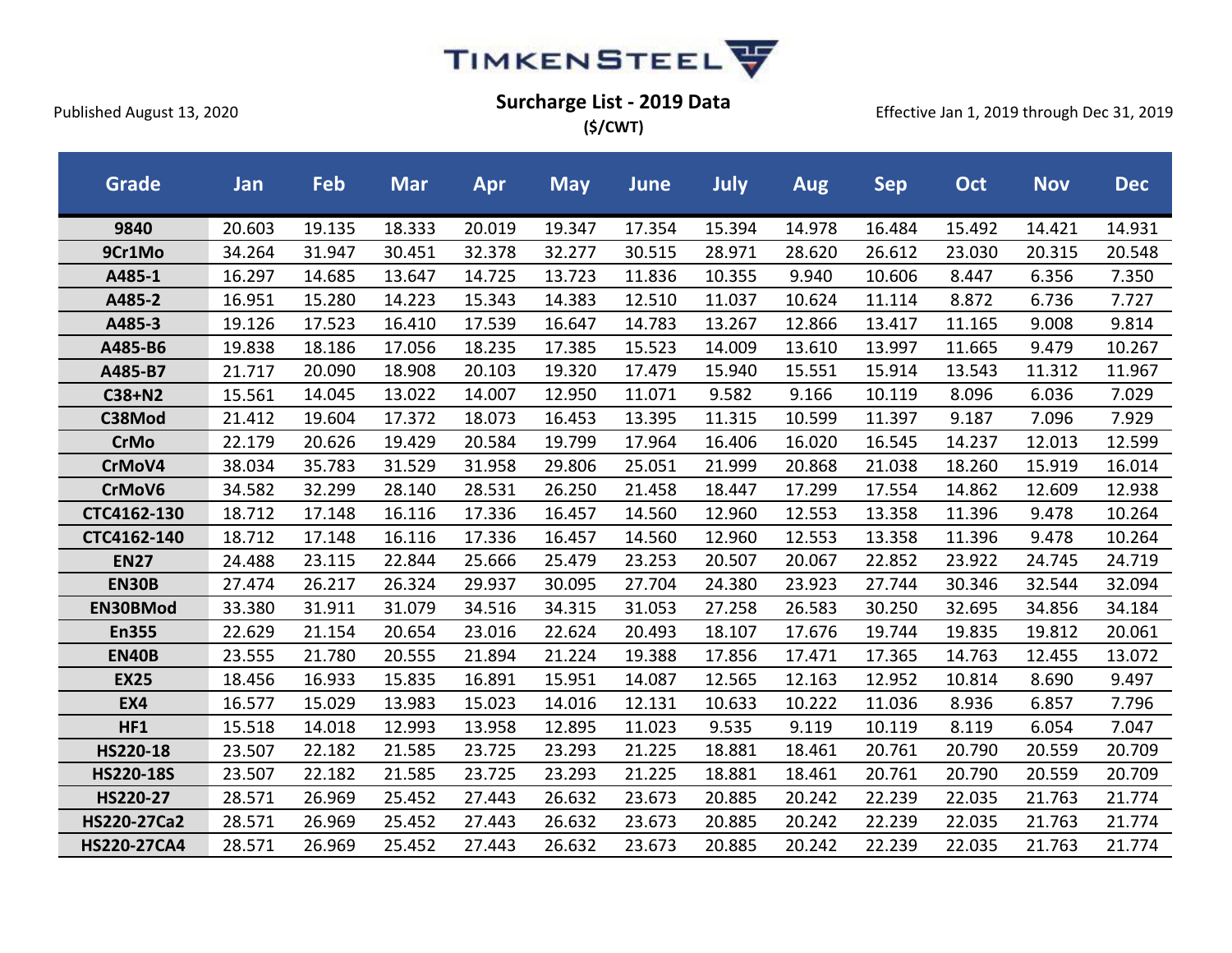![](_page_10_Picture_0.jpeg)

**(\$/CWT)**

| Grade              | Jan    | Feb    | <b>Mar</b> | Apr    | <b>May</b> | <b>June</b> | July   | <b>Aug</b> | <b>Sep</b> | Oct    | <b>Nov</b> | <b>Dec</b> |
|--------------------|--------|--------|------------|--------|------------|-------------|--------|------------|------------|--------|------------|------------|
| HS220-27Ca4        | 28.571 | 26.969 | 25.452     | 27.443 | 26.632     | 23.673      | 20.885 | 20.242     | 22.239     | 22.035 | 21.763     | 21.774     |
| <b>HS220-27CAR</b> | 28.571 | 26.969 | 25.452     | 27.443 | 26.632     | 23.673      | 20.885 | 20.242     | 22.239     | 22.035 | 21.763     | 21.774     |
| <b>HY-80</b>       | 26.941 | 25.572 | 25.264     | 28.185 | 28.109     | 25.888      | 23.082 | 22.651     | 25.372     | 26.441 | 27.292     | 27.094     |
| <b>IMPACT7</b>     | 23.996 | 22.454 | 21.207     | 22.380 | 21.665     | 19.853      | 18.276 | 17.899     | 18.370     | 16.012 | 13.736     | 14.204     |
| MicroTec2W65       | 20.077 | 18.343 | 16.357     | 17.103 | 15.585     | 12.760      | 10.796 | 10.140     | 11.016     | 8.867  | 6.792      | 7.657      |
| MicroTec2W70       | 20.722 | 18.960 | 16.850     | 17.563 | 15.991     | 13.054      | 11.032 | 10.346     | 11.207     | 9.039  | 6.953      | 7.802      |
| MicroTec2W75       | 24.242 | 22.304 | 19.469     | 20.010 | 18.101     | 14.458      | 12.081 | 11.214     | 11.983     | 9.702  | 7.597      | 8.349      |
| MicroTec3M80C      | 20.246 | 18.497 | 16.506     | 17.264 | 15.757     | 12.935      | 10.973 | 10.317     | 11.146     | 8.974  | 6.888      | 7.753      |
| MicroTec3M80H      | 23.054 | 21.174 | 18.582     | 19.181 | 17.384     | 13.975      | 11.716 | 10.909     | 11.709     | 9.466  | 7.369      | 8.153      |
| MicroTec3M80T      | 23.054 | 21.174 | 18.582     | 19.181 | 17.384     | 13.975      | 11.716 | 10.909     | 11.709     | 9.466  | 7.369      | 8.153      |
| MicroTec3M85       | 22.452 | 20.602 | 18.131     | 18.760 | 17.018     | 13.726      | 11.526 | 10.749     | 11.564     | 9.340  | 7.248      | 8.049      |
| MicroTec3W75       | 25.898 | 23.872 | 20.680     | 21.142 | 19.060     | 15.055      | 12.499 | 11.542     | 12.264     | 9.927  | 7.825      | 8.530      |
| MicroTec4M95       | 21.419 | 19.611 | 17.379     | 18.079 | 16.460     | 13.403      | 11.323 | 10.607     | 11.404     | 9.195  | 7.103      | 7.935      |
| MicroTec4M95A      | 21.419 | 19.611 | 17.379     | 18.079 | 16.460     | 13.403      | 11.323 | 10.607     | 11.404     | 9.195  | 7.103      | 7.935      |
| MicroTec5H85       | 21.095 | 19.303 | 17.083     | 17.781 | 16.145     | 13.071      | 10.985 | 10.269     | 11.114     | 8.928  | 6.866      | 7.701      |
| Nit <sub>3</sub>   | 20.427 | 18.807 | 17.661     | 18.830 | 17.994     | 16.138      | 14.610 | 14.215     | 14.656     | 12.337 | 10.146     | 10.877     |
| <b>PS16</b>        | 17.548 | 16.019 | 14.944     | 15.985 | 15.010     | 13.141      | 11.631 | 11.224     | 12.042     | 9.930  | 7.824      | 8.694      |
| <b>PS16M</b>       | 17.626 | 16.088 | 15.012     | 16.059 | 15.089     | 13.221      | 11.712 | 11.305     | 12.099     | 9.976  | 7.865      | 8.735      |
| <b>PS55</b>        | 27.082 | 25.777 | 25.086     | 27.288 | 26.992     | 24.950      | 22.560 | 22.158     | 24.332     | 24.252 | 23.943     | 23.850     |
| <b>PS55Ca2</b>     | 27.082 | 25.777 | 25.086     | 27.288 | 26.992     | 24.950      | 22.560 | 22.158     | 24.332     | 24.252 | 23.943     | 23.850     |
| PS55M              | 27.220 | 25.914 | 25.219     | 27.423 | 27.133     | 25.093      | 22.703 | 22.301     | 24.465     | 24.380 | 24.066     | 23.965     |
| <b>PS55M2</b>      | 27.082 | 25.777 | 25.086     | 27.288 | 26.992     | 24.950      | 22.560 | 22.158     | 24.332     | 24.252 | 23.943     | 23.850     |
| S30CDY7A           | 15.266 | 13.766 | 12.753     | 13.735 | 12.663     | 10.769      | 9.275  | 8.859      | 9.859      | 7.859  | 5.826      | 6.822      |
| <b>S38CX</b>       | 17.015 | 15.540 | 14.479     | 15.477 | 14.467     | 12.590      | 11.074 | 10.666     | 11.643     | 9.607  | 7.533      | 8.405      |
| <b>S38MS1V</b>     | 23.465 | 21.555 | 18.900     | 19.501 | 17.684     | 14.214      | 11.927 | 11.106     | 11.849     | 9.575  | 7.472      | 8.248      |
| S38MS1VA           | 24.954 | 22.969 | 20.011     | 20.542 | 18.586     | 14.823      | 12.388 | 11.492     | 12.191     | 9.866  | 7.753      | 8.489      |
| <b>S38MS1V-L</b>   | 23.465 | 21.555 | 18.900     | 19.501 | 17.684     | 14.214      | 11.927 | 11.106     | 11.849     | 9.575  | 7.472      | 8.248      |